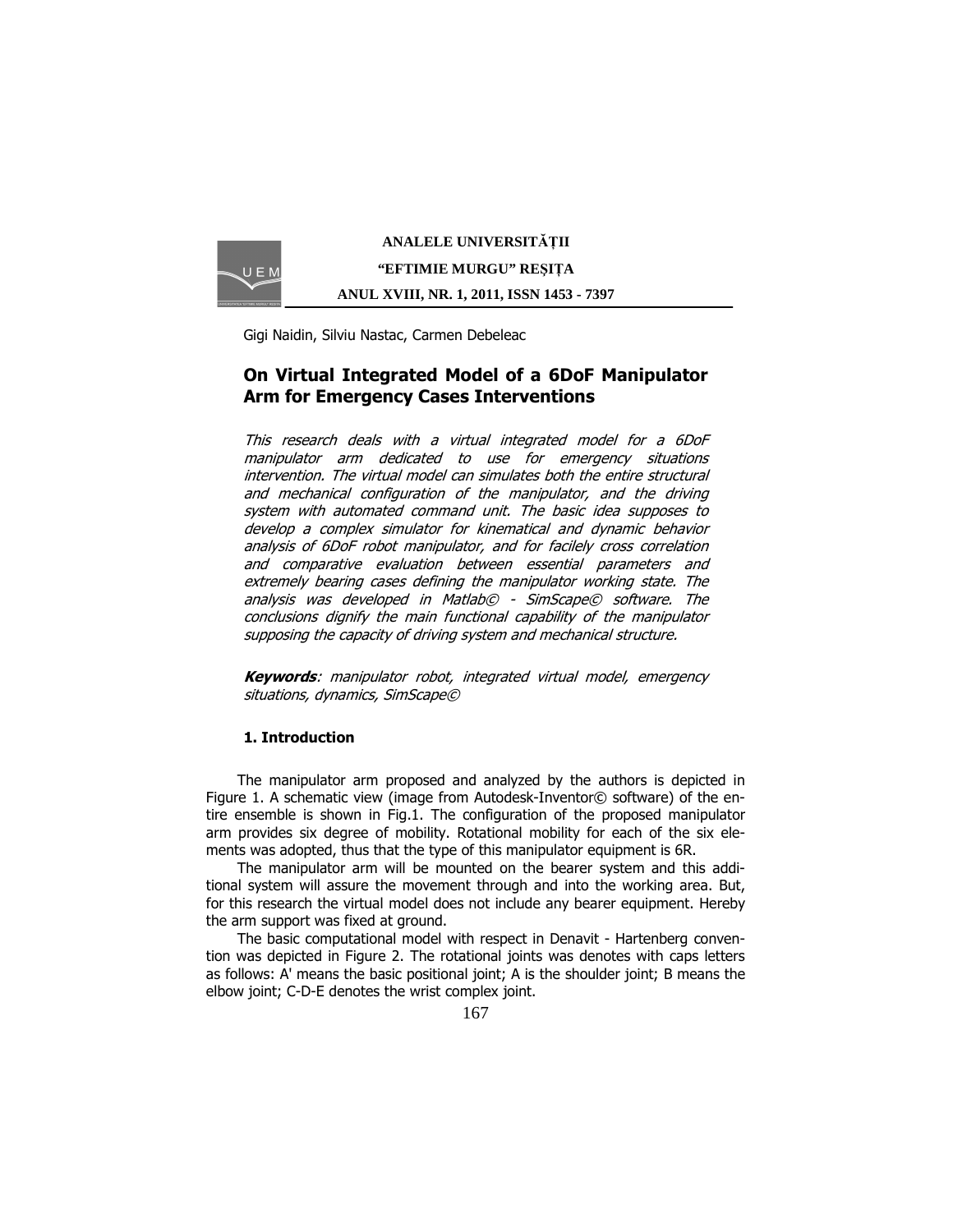

Figure 1. General view of the 6DoF manipulator arm model



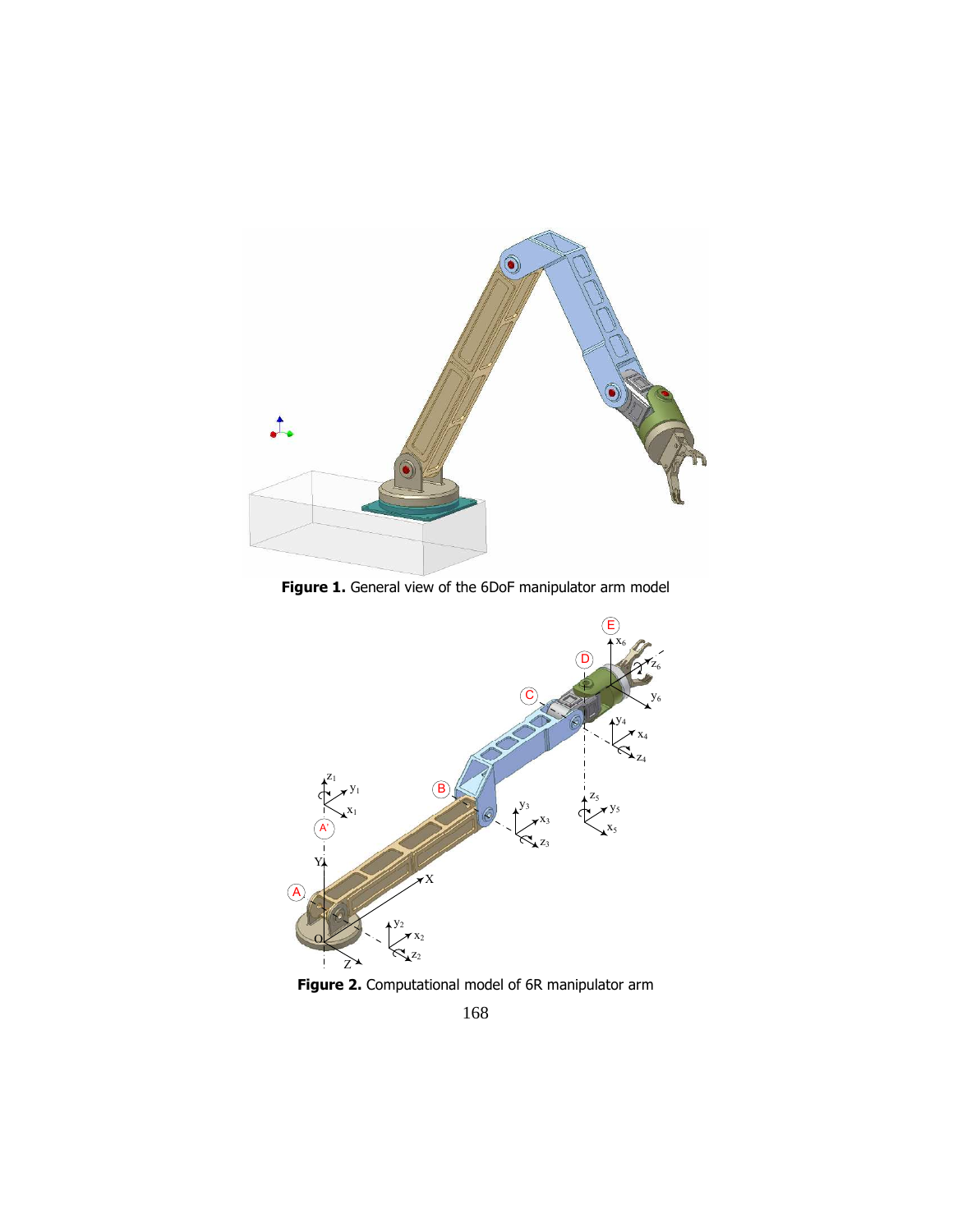The kinematical schematic diagram is depicted in Figure 3. The numerical symbols used in Fig.3 have the next signification: (0) support element; (1) rotational platform; (2) main arm; (3) handler; (4) coupler; (5) prehensile port-device; (6) prehensile main device.



**Figure 3.** Kinematical diagram of 6R manipulator arm

## 2. Simulation Results

Assembling the suiting parts for each structural and functional component of the manipulator arm results a complete diagram depicted in Figure 4.

Complete testing of the virtual model for manipulator arm was performed by three steps as follows: first, the mechanical structure, using direct angular inputs for each rotational joint; second, the hydraulic driving system, for each actuator separately, and for the entire scheme working simultaneous after that; third, the complete model, with mechanical parts driven directly through the hydraulic actuators and manually operating by imposed angular references.

A simple behaviour test example, performed especially for mechanical ensemble analysis, was depicted in Figure 5.

Figure 6 shows the basic performance envelopes for this manipulator arm, in plan view and elevation. These diagrams were effectively computed based on the virtual model simulation results.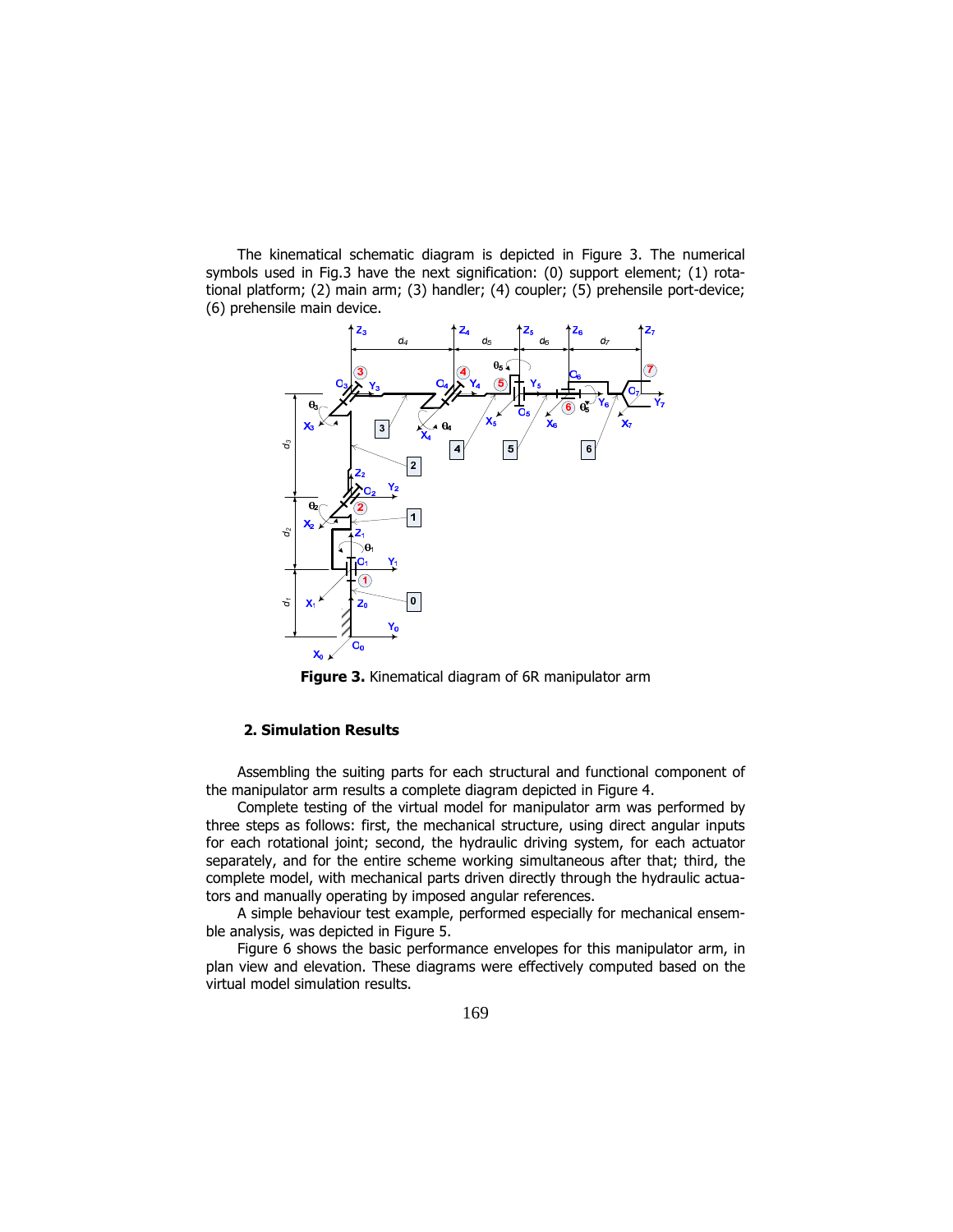

Figure 4. Complete Simulink© diagram of the 6R manipulator virtual model



170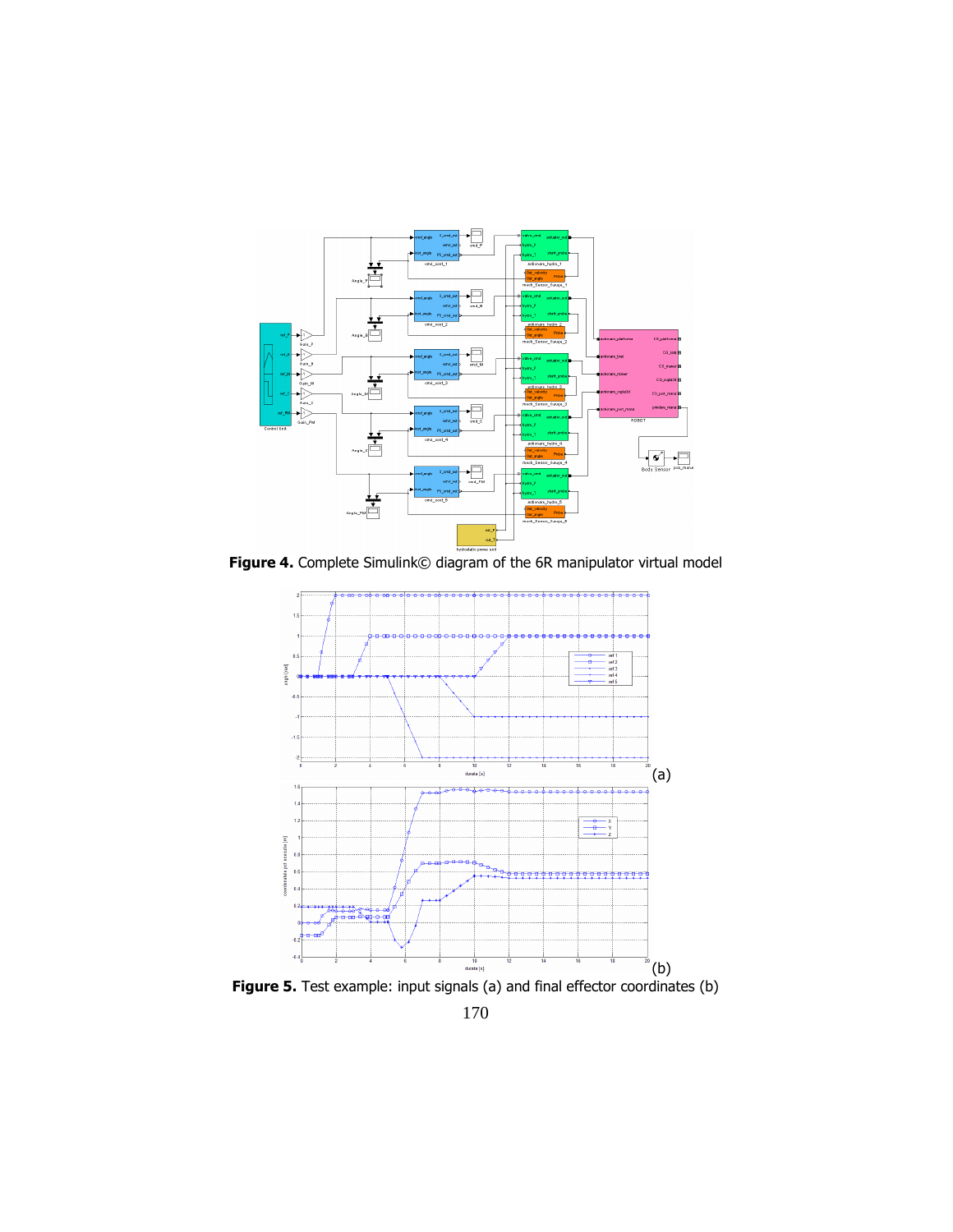

Figure 6. Basic performance envelopes: (a) plan view and (b) elevation

### 3. Conclusions

The example shown in Fig. 5 denotes one of the multiple tests performed on 6DoF manipulator. It is a primer test of the virtual model utilization, and it was adopted because any of the others imposes a great number of diagrams in respect of the entire set of monitoring parameters which does not allow was being included in this paper.

The example given in Fig.5 reveals the capability of the proposed model to dignify completely the requirements of the dynamic behaviour of this proposed manipulator arm. The movement respects the input and the final effector coordinates acquires suiting timed evolution. General utilization of this model imposes simultaneous movements for each of the five elements. The virtual instrument can analyze both individual part behaviour, and the global evolution of the manipulator. Hereby the local dynamic aspects can be reveals for the involved components, and the general transitory states can be dignified both for hydraulic power unit and for effective execution of the command.

The envelopes depicted in Fig. 6 was obtained for basic extremely condition in relationship with the maximum capability of angular movement for each joint. It was excluded the sixth degree of freedom because it have not any influences on global envelope capability and requires additional computational resources.

From the graphs depicted in Fig. 6 results that this kind of manipulator arm respect the classical envelope shape for this category of serial open chain manipulators both on plan view, and on elevation view. Limit values of the two areas cover by the entire robot arm results directly from the length capacity of each main linkage such as main arm, handler and entire gripper device.